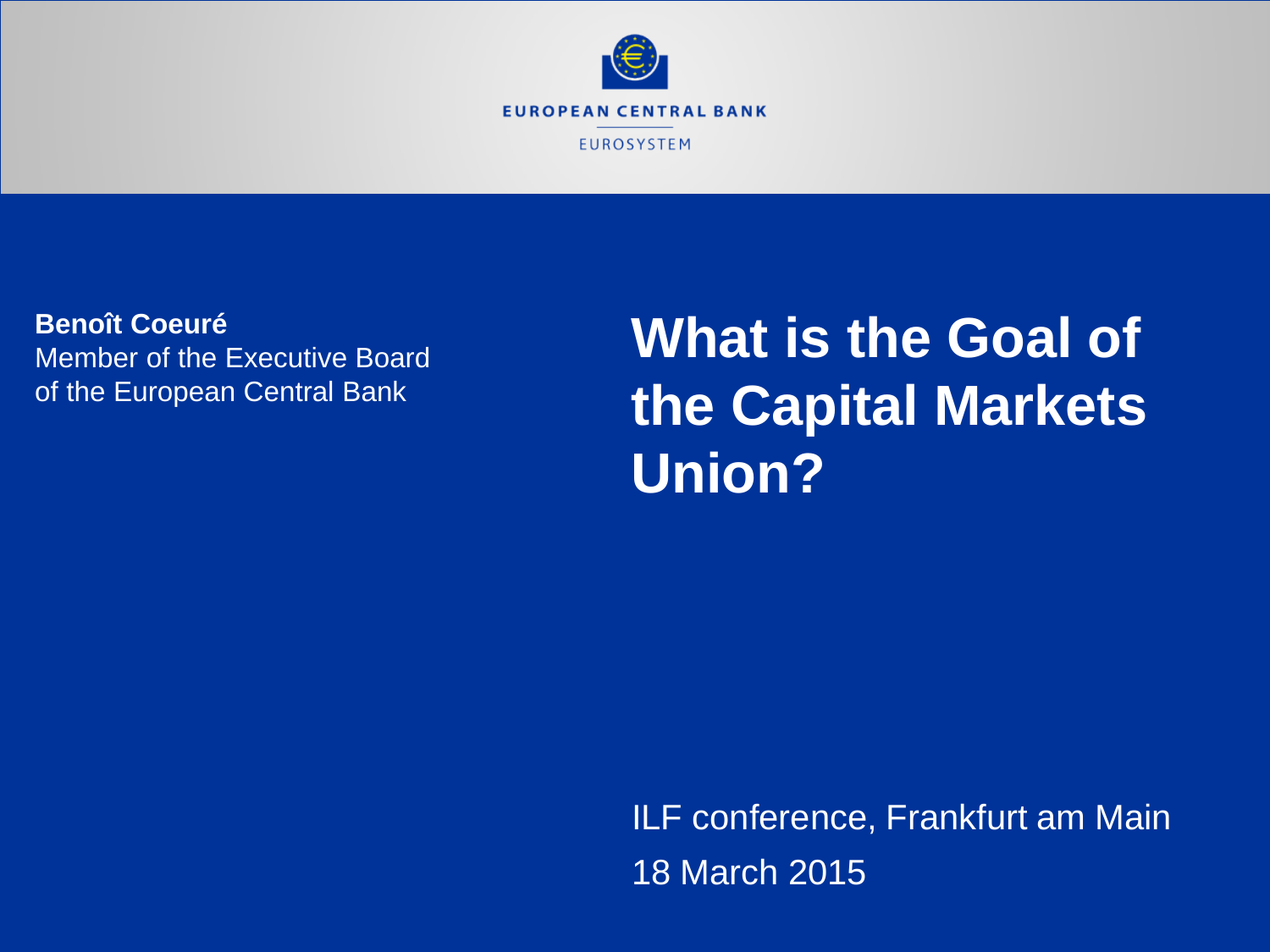# Capital markets in Europe are less developed than markets in other major jurisdictions

In particular, there are **major differences in the financial structure** in Europe and in the US

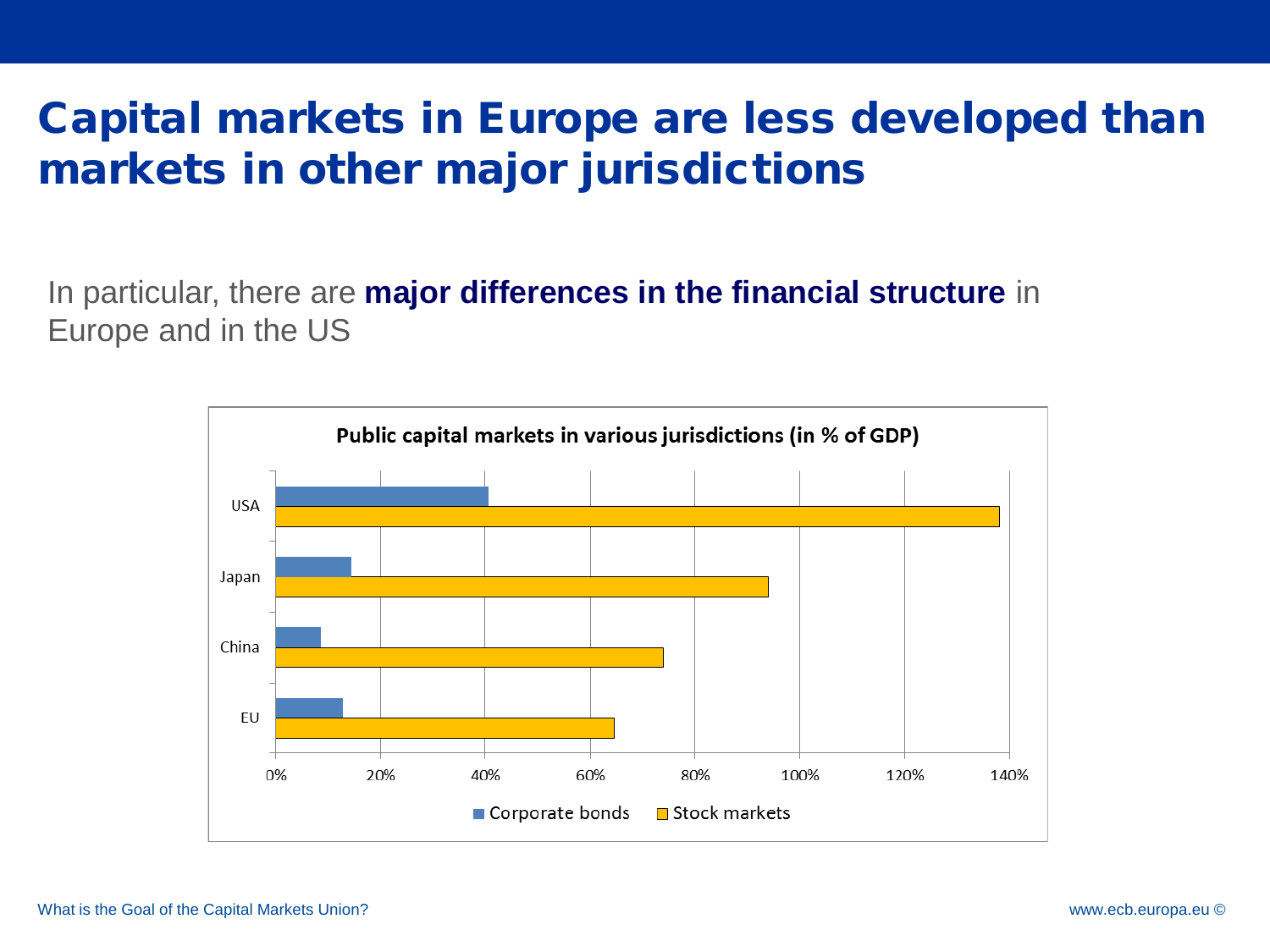# The crisis impacted a process towards more integration of capital markets in Europe

#### **Chart 1**

Source: ECB.

holdings are excluded.

Share of MFI cross-border holdings of debt securities issued by euro area and EU corporates and sovereigns



-rest of EU government and corporate bonds

Note: Outstanding amounts are classified by the residency of the issuer. Eurosystem

#### **Chart 2**

Cross-border holdings of equity issued by euro area Cross-border holdings of equity issued by euro area residents residents



#### Sources: IMF, Thomson Reuters and ECB calculations. Sources: IMF, Thomson Reuters and ECB calculations.

Note: Intra-euro area is defined as the share of equity issued by euro area residents Note: Intra-euro area is defined as the share of equity issued by euro area residents and held by residents of other euro area countries (excluding central banks). The and held by residents of other euro area countries (excluding central banks). The sample includes 12 euro area countries. Extra-euro area is defined as the share of euro area equity held by non-euro area residents of the euro area (excluding central banks). area equity held by non-euro area residents of the euro area (excluding central banks). Last observation: 2012. Last observation: 2013.

#### (percentage of total holdings, excl. the Eurosystem)

#### What is the Goal of the Capital Markets Union? 3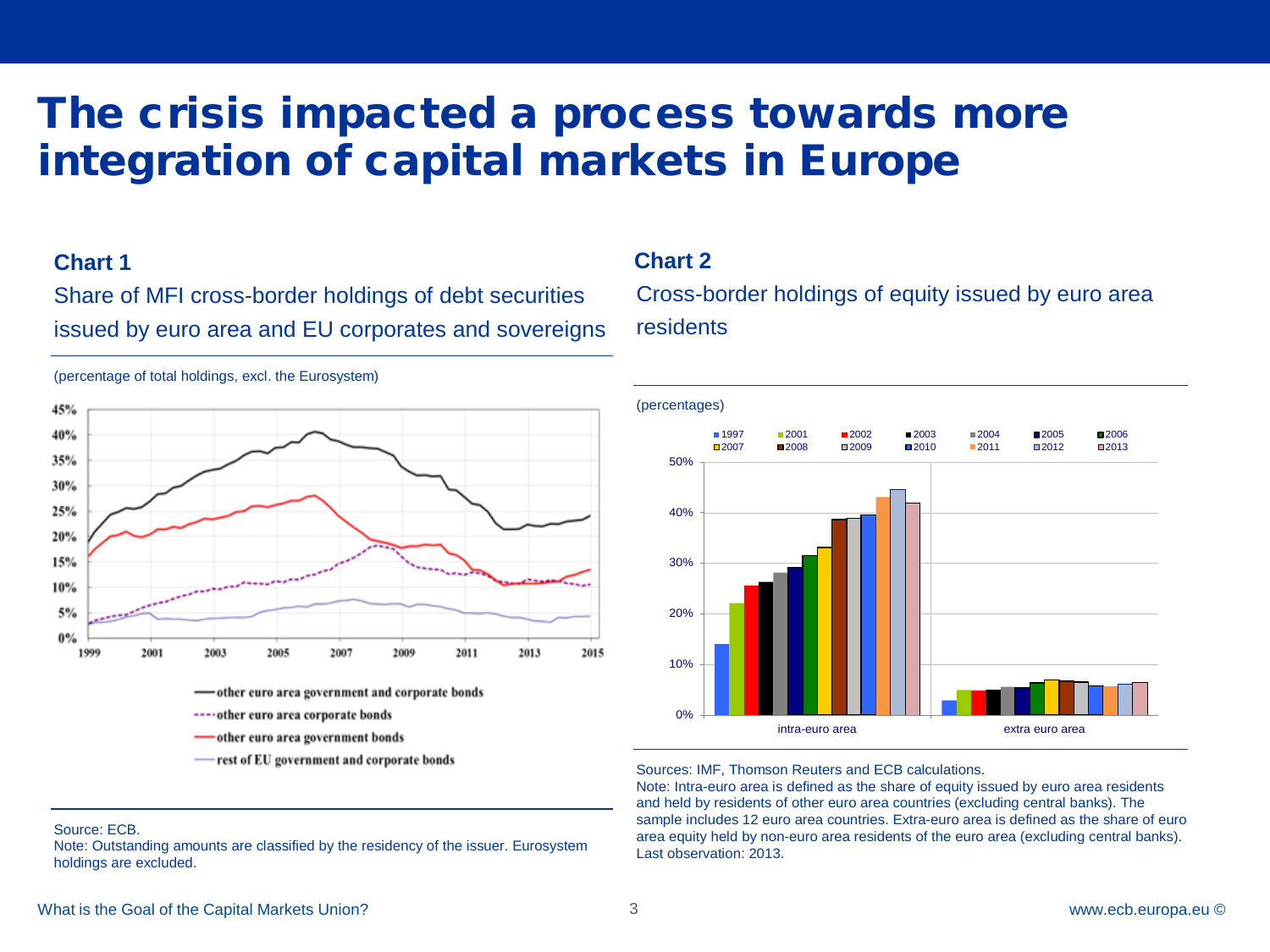# By pursuing the CMU agenda, integration of the financial markets needs to go beyond convergence



#### **Price-based and quantity-based financial integration composites (FINTECs)**

Source: ECB and ECB calculations.

Notes: The price-based FINTEC aggregates ten indicators covering the period Q1 1995 – Q4 2014, and the quantity-based FINTEC aggregates five indicators covering the period Q1 1999 – Q3 2014. The FINTEC is bounded between zero (full fragmentation) and one (full integration).

Increases in the FINTEC signal higher financial integration.

Capital markets are starting again to show some signs of de-fragmentation. Looking forward, the objective of CMU should be to support **qualitative integration**, rather than **quantitative convergence.**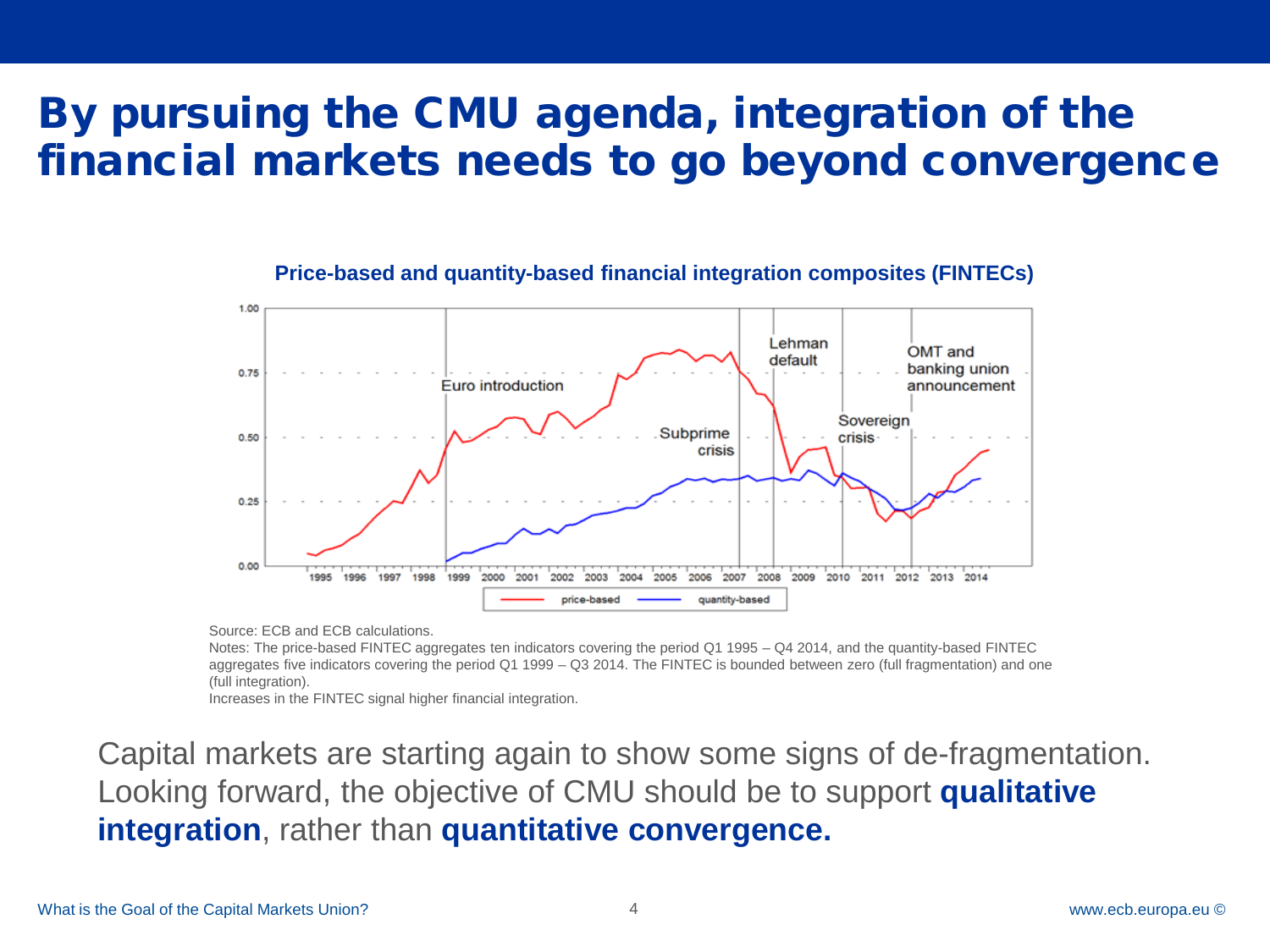## The goal of CMU

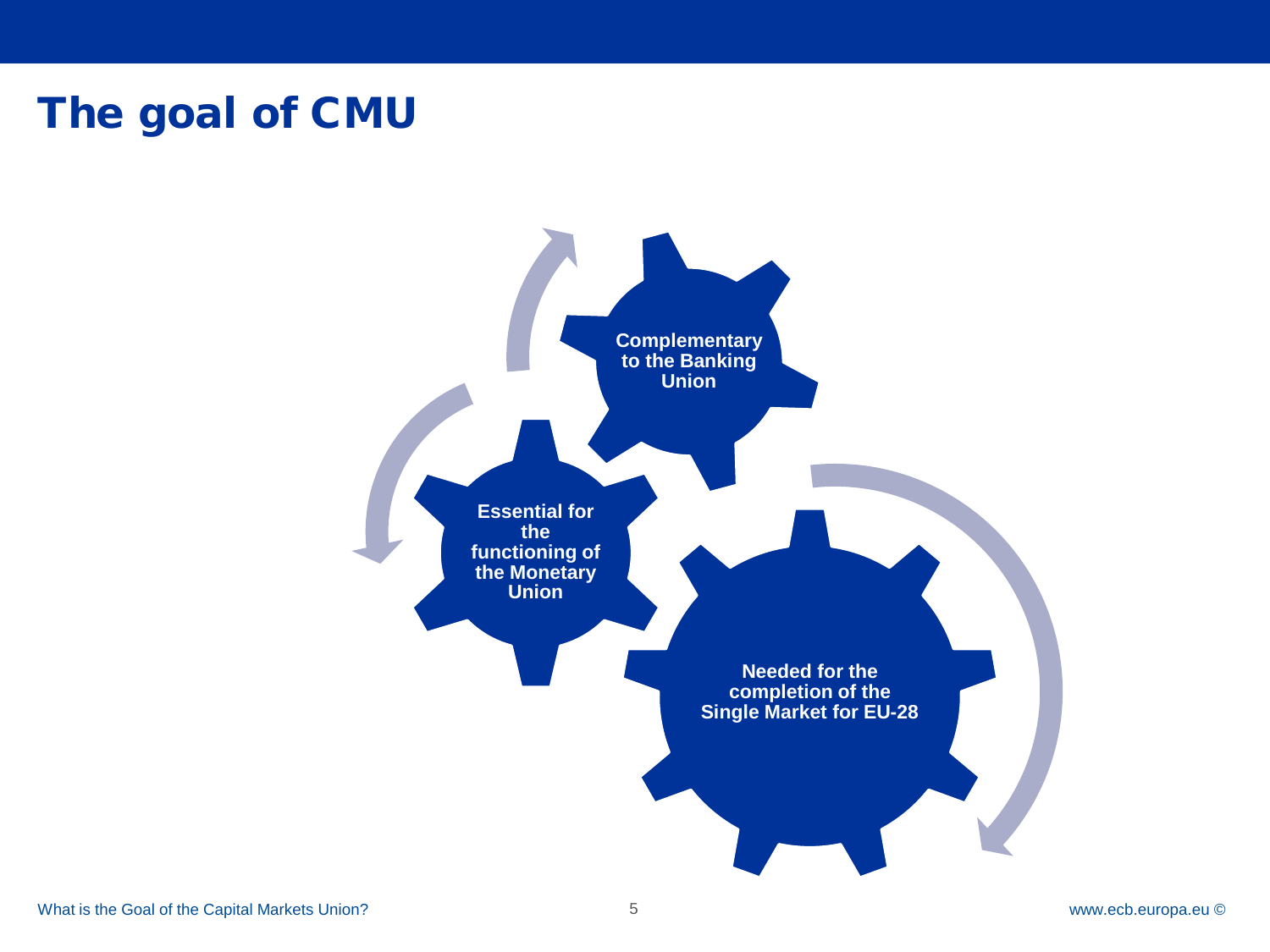# CMU as an EU-28 agenda to complete the Single Market

**Completing the single market** in capital by increasing capital markets':

| <b>Effectiveness</b> | matching supply and<br>demand (diversification)           |
|----------------------|-----------------------------------------------------------|
| <b>Efficiency</b>    | • increasing competition<br>and lowering costs            |
| <b>Size</b>          | <b>lowering barriers between</b><br><b>Members States</b> |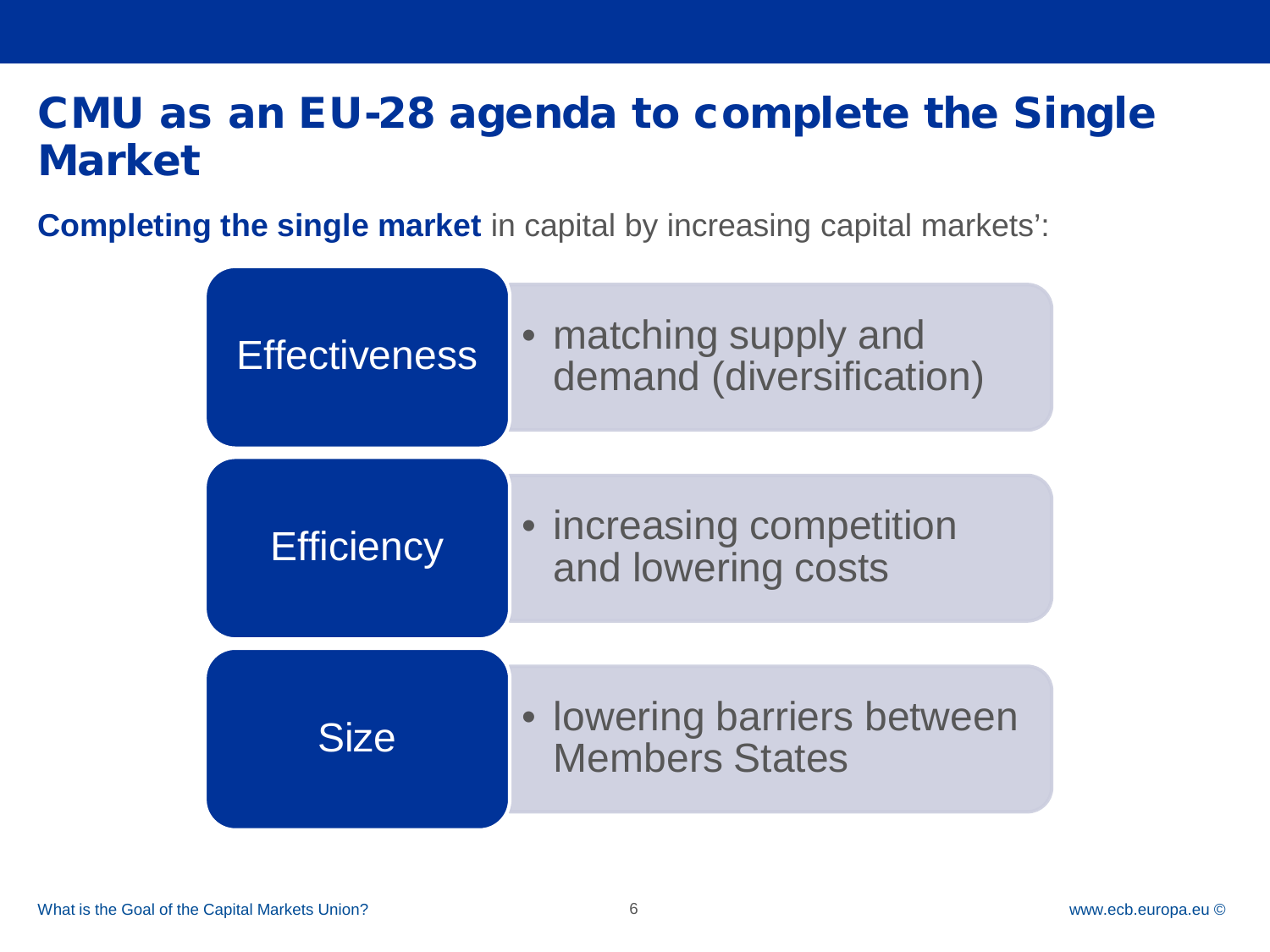# CMU to improve economic resilience of EMU



Sources: Eurostat, Thomson Reuters Datastream, US Bureau of Economic Analysis and **Bank calculations.** 

(a) Includes Greece, Ireland and Portugal. Calculated as a simple average of volatility of these countries' consumption growth.

**Improving diversification**: enhancing cross-border risk-taking to allow capital markets to play a role in cushioning asymmetric shocks.

What is the Goal of the Capital Markets Union?

**Composite indicators of the cost of borrowing for nonfinancial corporations from MFIs (% per annum):**



Sources: ECB and ECB calculations.

#### **Enhancing the functioning of monetary policy within EMU** by

providing the ECB with alternative channels for monetary policy <sub>z</sub> transmission.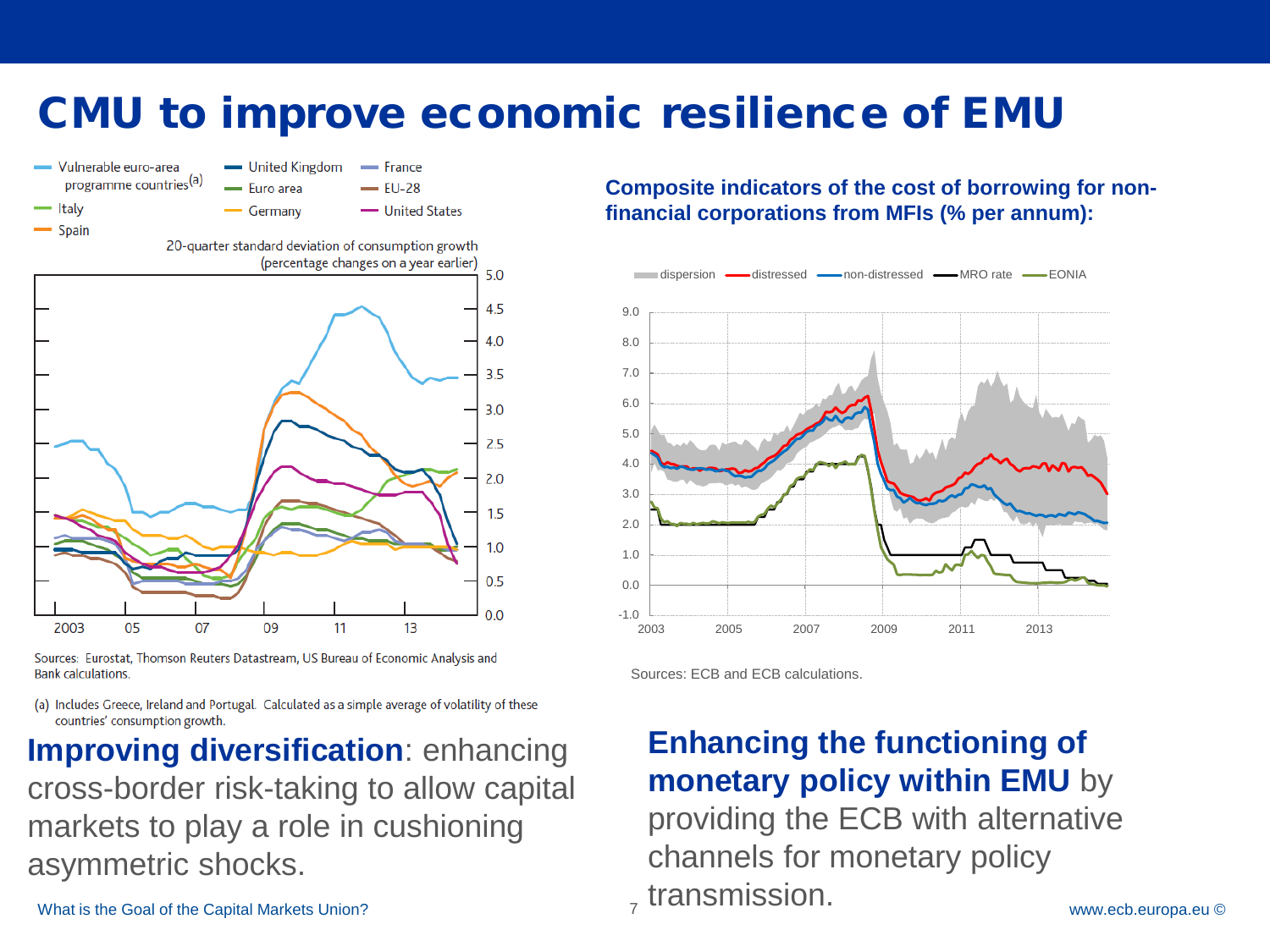### CMU as a complement to the Banking Union

#### Share of euro area MFI holdings of debt securities issued by MFIs by residency of the issuers



(percentage of total holdings, excl. Eurosystem)

#### Source: ECB.

Note: Outstanding amounts are classified by the residency of the issuer. Eurosystem holdings are excluded.

- Efficient and diversified capital markets to continue **severing the banksovereign nexus** and getting rid of the **location bias in Europe**
- **Heading towards cross border banks**  large enough to operate across borders and diversify risks but small enough to be resolvable
- **SSM and CMU** as reinforcing each other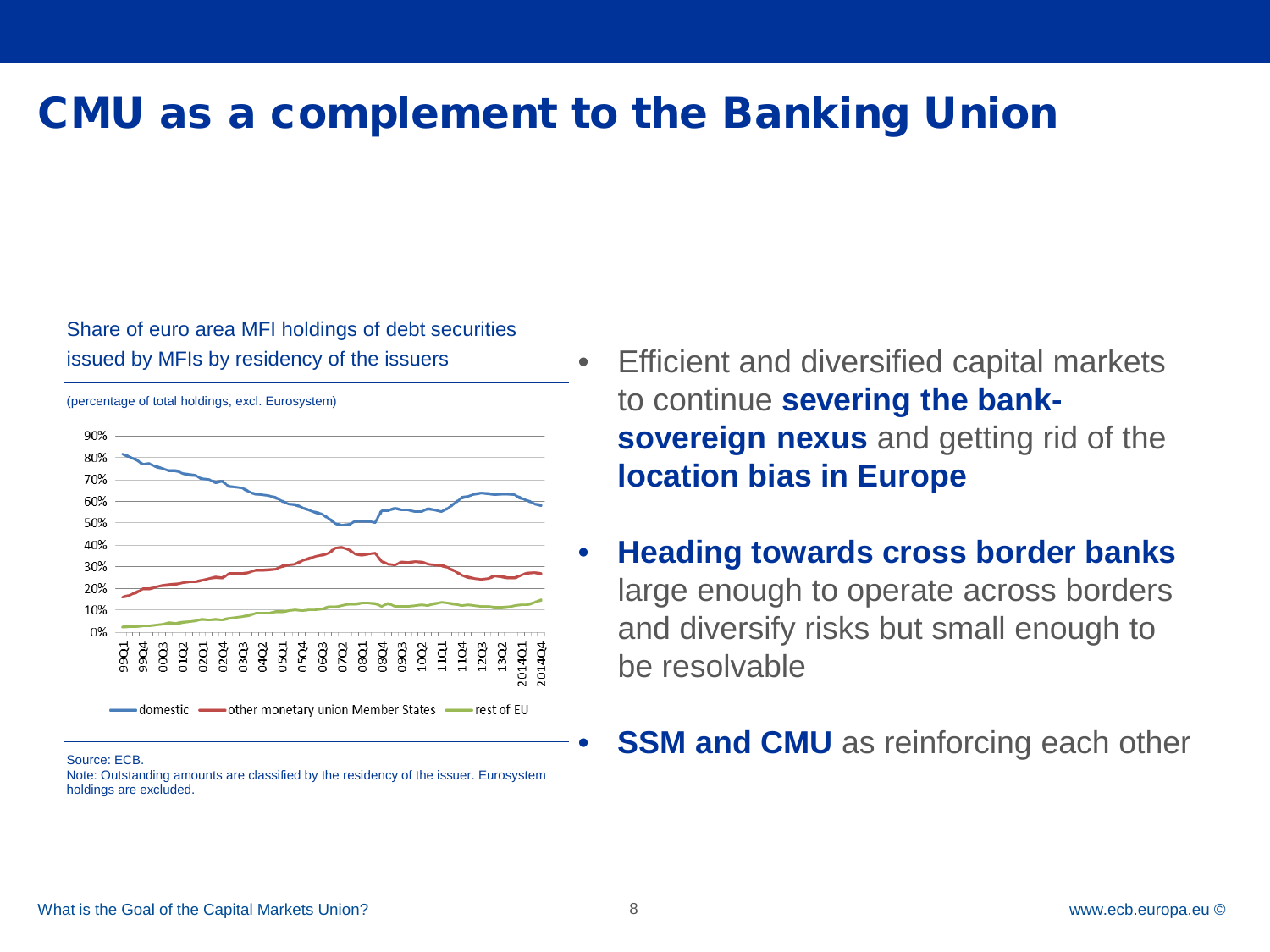## Concretely, how do we get there?

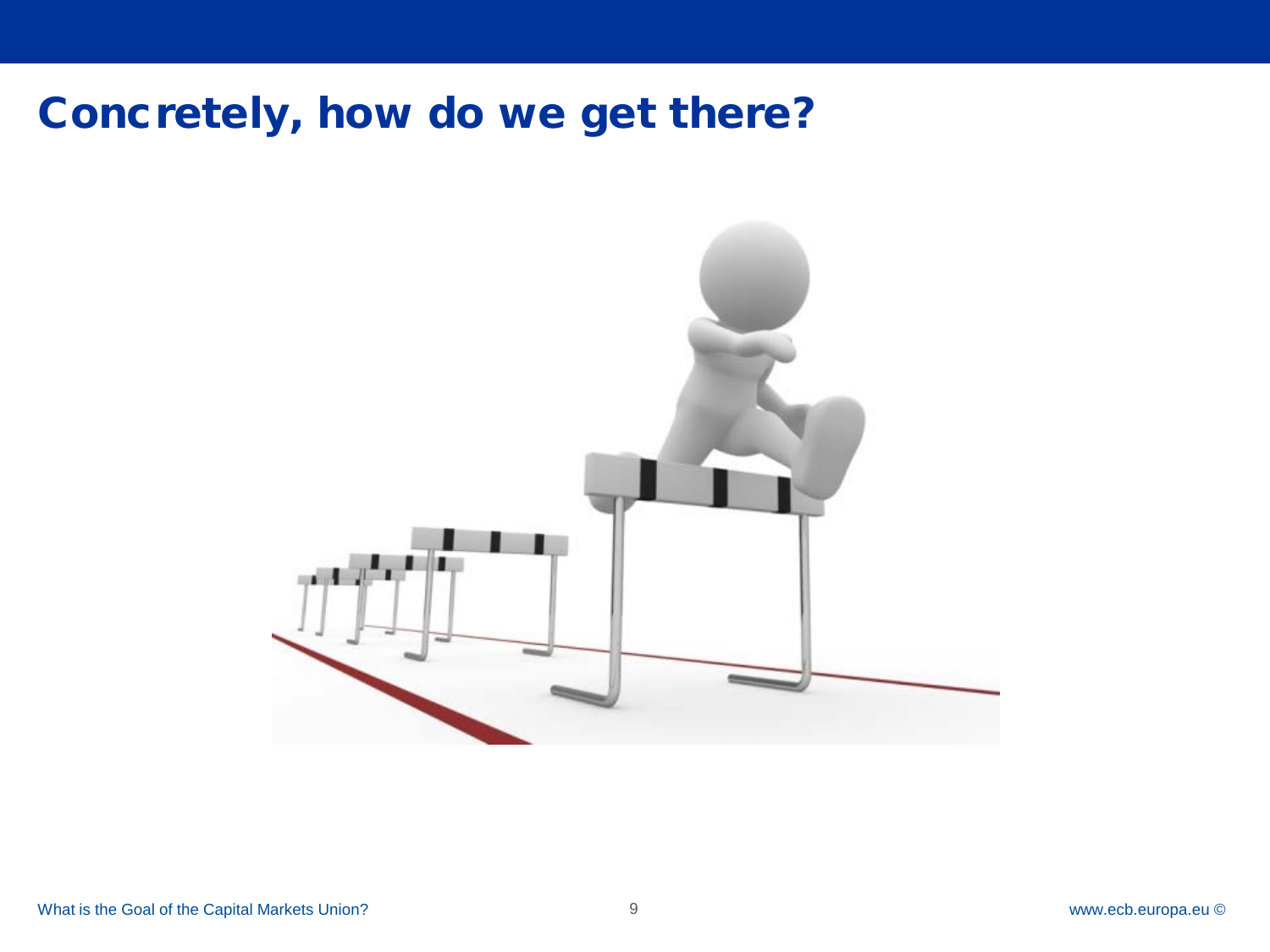## How far we will get depends on how ambitious we are



#### **Legislative action**

#### **Common institutional structures**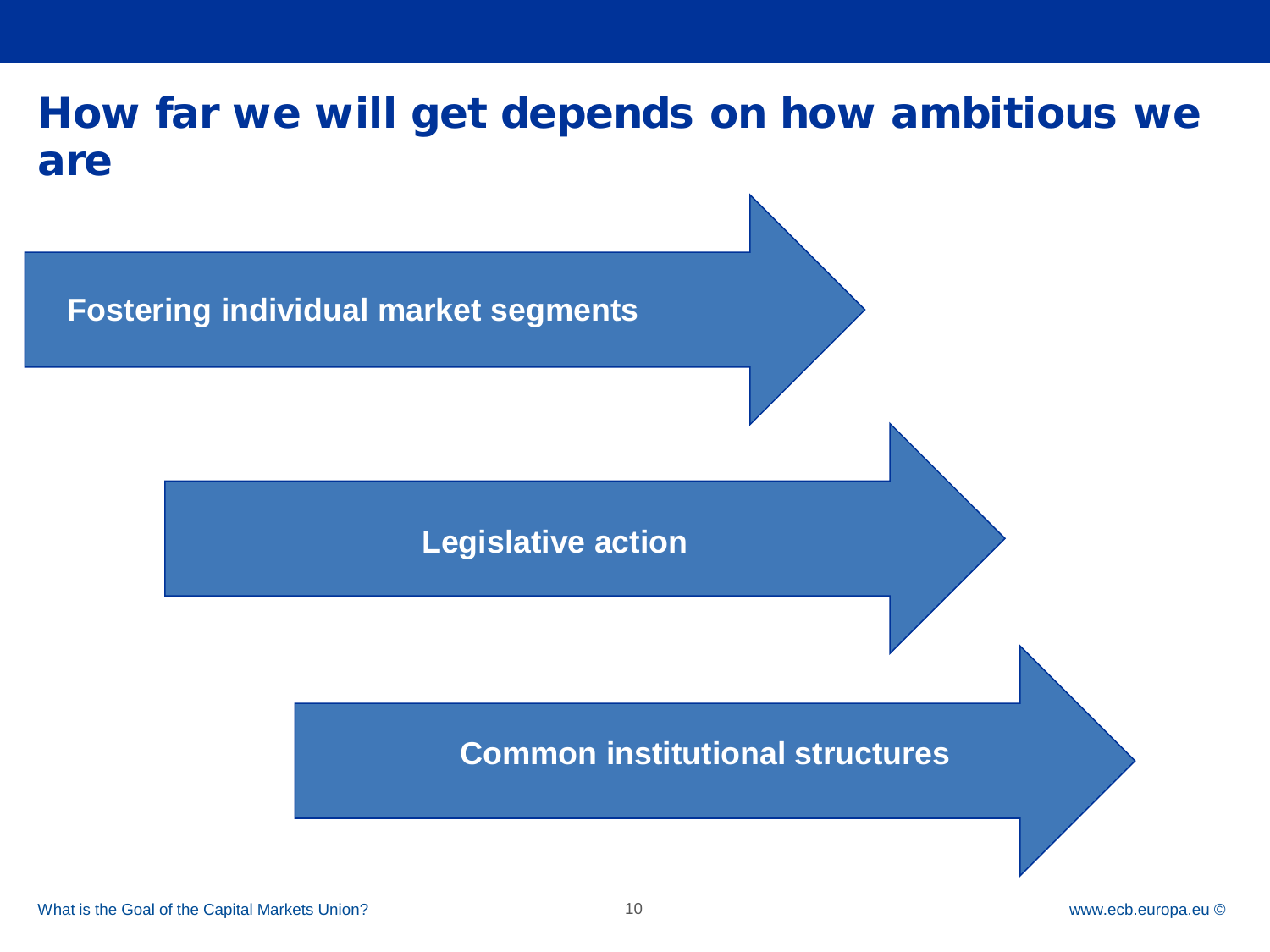#### Some examples

**Fostering individual market segments**

- **Supporting the development of certain market segments** (e.g. Securitisation, covered bonds, private placement, equity and venture capital markets) through:
	- **Market-led initiatives**
	- **Standardisation, increased transparency** (*e.g.* credit registers)
	- **Public support**





Sources: SIFMA and Bank calculations (a) Includes retained issuance

Sources: SIFMA and Bank calculations. (a) Includes retained issuance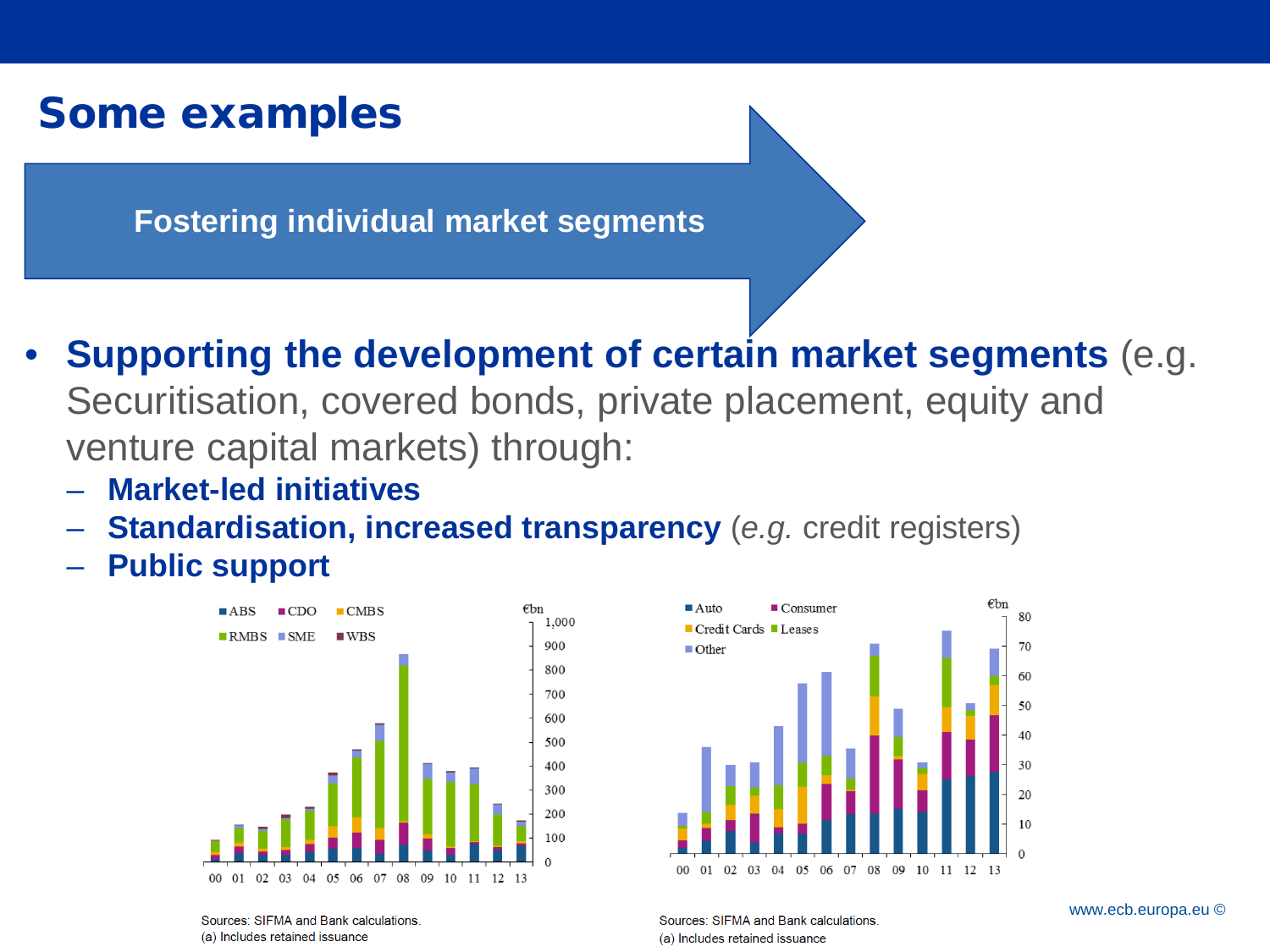## Some examples

**Legislative action**

- **Common regulatory standards** (*e.g.* regulatory treatment of high quality securitisation – a European framework for securitisation)
- **Legislative proposals** (*e.g.* a Commission proposal on a Securities Law Directive, on a European framework for the recovery and resolution of CCPs)
- **Harmonisation in key areas** for the functioning of cross-border markets (e.g. securities law, insolvency law, taxation, accounting) at the EU level or through national interventions
- Towards a **single rulebook for European Capital Markets**

Should not lead to more financial activity developing outside of the regulated sector (*e.g.* FSB work on developing macro-prudential tools for the shadow banking sector). 12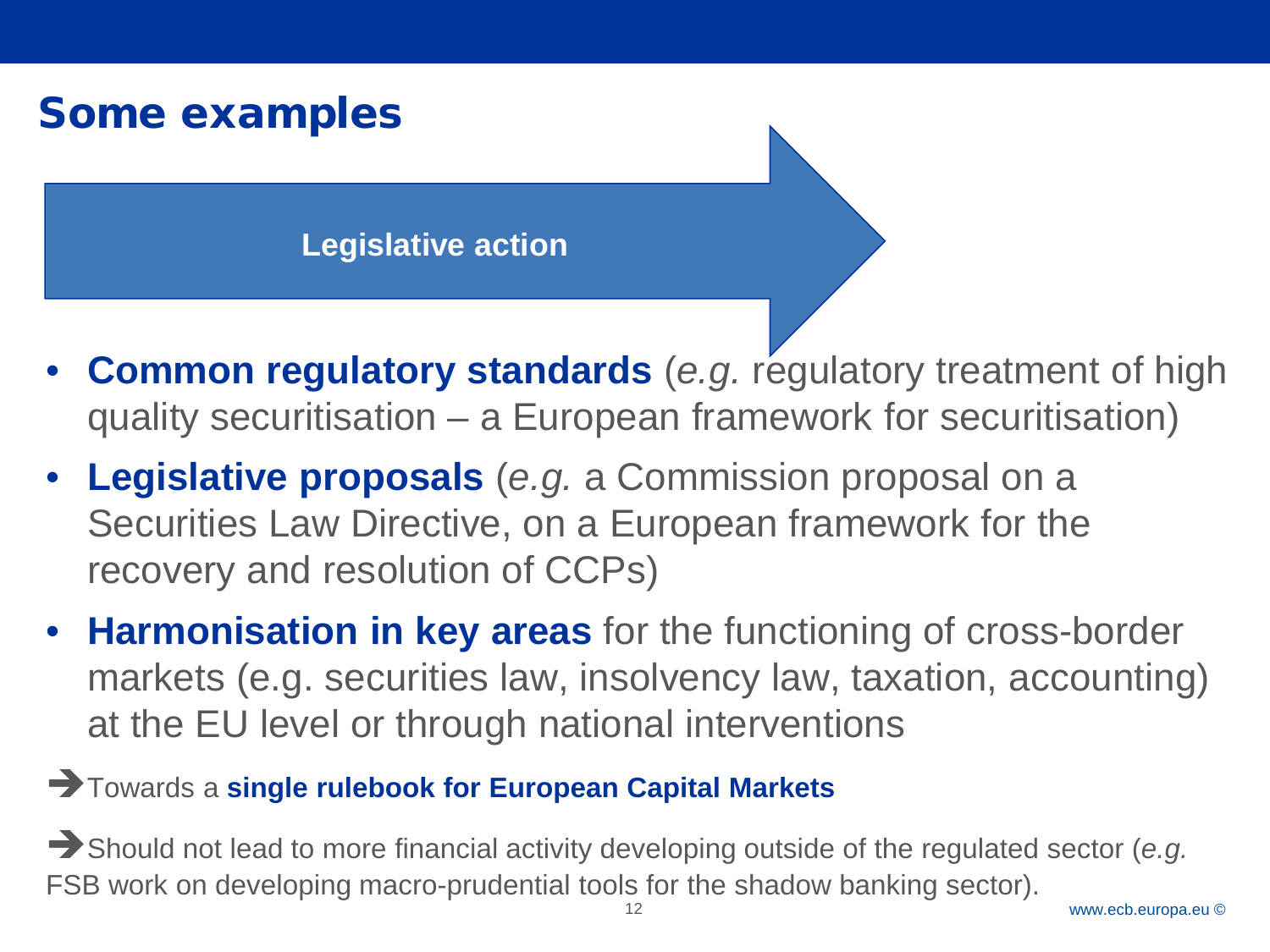### Some examples

**Common institutional approach**

- **Effective implementation and consistent enforcement** of the rules and standards for CMU (*i.e.* a single rulebook for EU capital markets complemented with a common interpretation and enforcement)
- Enhanced **supervisory convergence**